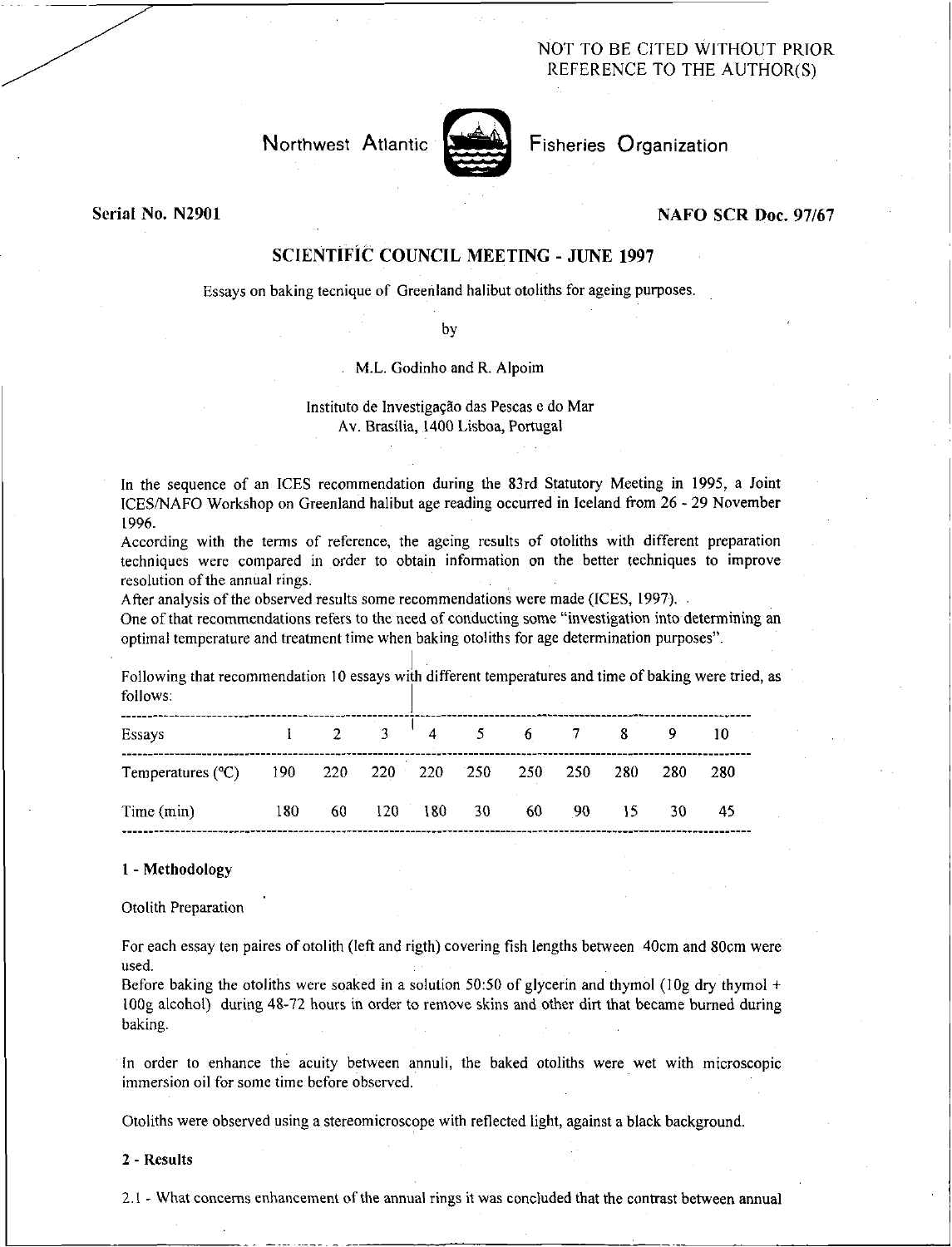rings benefit if the baked otoliths are kept wet in emmersion oil for at least 3 hours. Essays were made observing the same otolith immediately wet, 3 and 12 hours after. It was observed that resolution of the rings improves after 3 hours wet. Resolution after 12 hours wet did not show significant improvement relatively to 3 hours and in some cases rings can became more hyaline and loose acuity.

 $\mathfrak{D}$ 

2.2 - In relation to the "baking act" it was concluded that, in general terms, the results observed for the different temperatures and times presents a high degree of variability, observed for the all range of fish lengths, probably related to the chemical composition of the individual otoliths. For the same length good and bad resolution was obtained for the different temperatures and times essayed.

Nevertheless, in general terms, the following preliminary conclusions can be refered:

i) Resolution between opaque and hyaline annual rings is better for  $220^{\circ}$  C / 60 min than 190° C /180 min.

ii) For the same 220°C resolution improves for 2-3 hours baking, relatively to 1 hour.

iii) When 250°C/30-60 min is used some otoliths younger than 6 years old show some improvement relatively to the 220°C/2-3 h because hyaline rings became more brown.

For the older ones improvement was observed for some ones but not for all of them. If the baking time change from 60 min to 90 min some younger otoliths (less than age 6) can loose resolution but still some exceptions are observed.

iv) For the 280°C baking time, for any time, otoliths became extremely fragile and difficult of handle. In terms of acuity some improvement can be observed till age 10, mainly in the right otolith but for older ones again good and bad resolution is observed depending of the individual otolith composition. When 280°C/45 min. are used the small otoliths loose resolution (became almost all white) and clear benefit was generally not observed for the older ones (although some can look good).

### 3 - Conclusions

Although an evident variability of results was observed with in each essay it seems acceptable for the authors the following conclusions:

1. The use of the baking technique for Greenland halibut otoliths has advantage relatively to those untreated.

2. The use of some enhanced solution for an appropriate time (to be defined by the reader) improves the contrast between the opaque and hyaline rings.

3. The results obtained when using a baking temperature of 250°C/30-60 min. (depending of the size of the otoliths) appeared better than the ones obtained when 180°C, 220°C or 280°C are•used.

#### 4-Others conclusions

I. If resolution of both left and right otolith is compared, the right one shows frequently better contrast between annual rings. No differences in the age were observed between them.

2. For any temperature or time a strong dark brown ring can be observed, either for males (between the 6th-8th annual ring) or females (between 8th-10th annual ring). It is admitted that this clear ring sometimes doubled in some parts of the otolith, can correspond to the age when fish spawns for the first time .

3. The resolutions of the posterior part of the left otolith is usually more clear than the anterior part.

4. Older otoliths became frequently very thick in the posterior side after the "spawning ring" and loose resolution. In this situation two other parts of the otolith can help the ageing: i) the dorsal part for some ones or ii) the concave side for others.